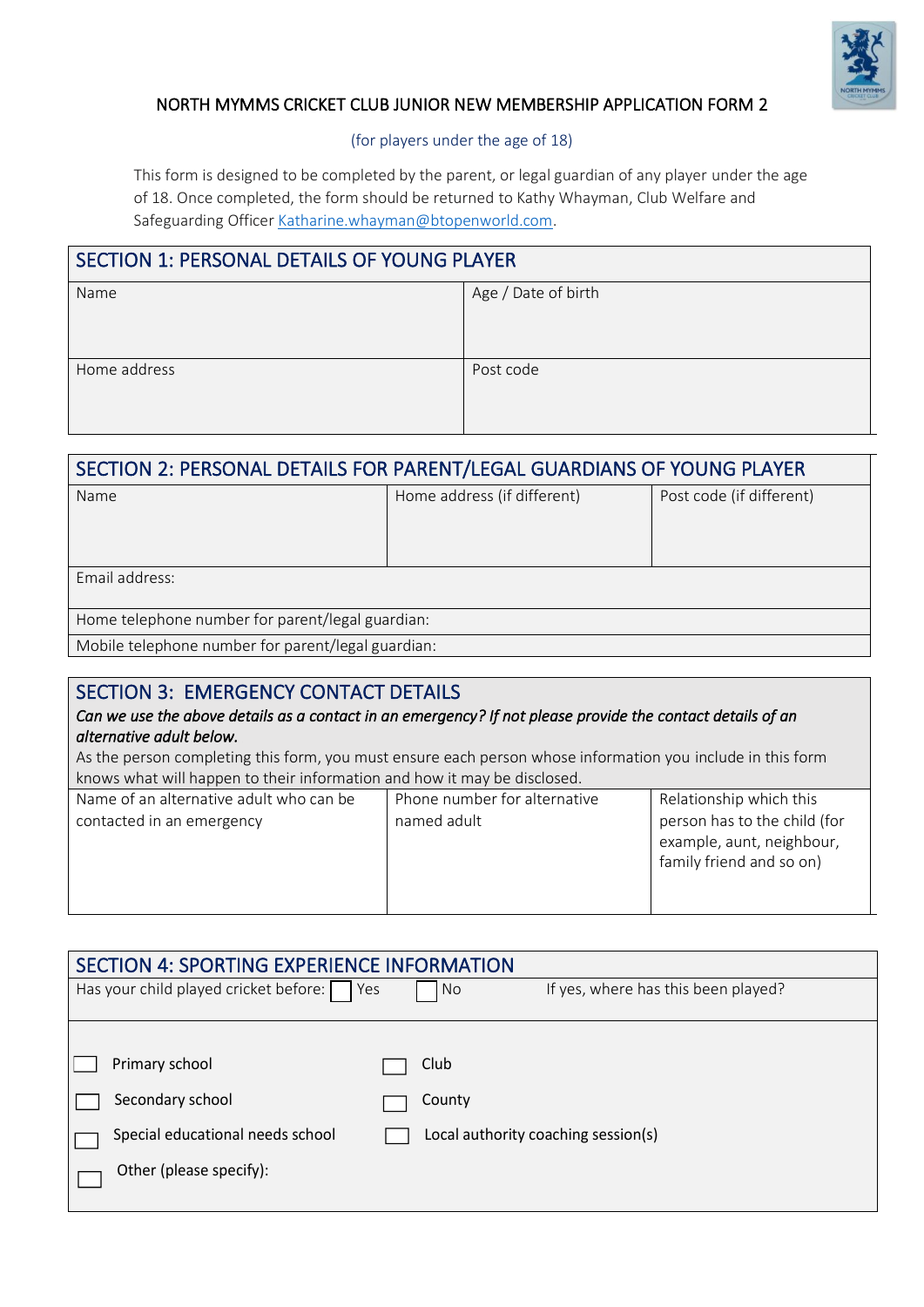### SECTION 5: DISABILITY

| We will use this information for statistical purposes as well as to establish if there are any additional needs /<br>support / adjustments that your child may require, please discuss this with us. |
|------------------------------------------------------------------------------------------------------------------------------------------------------------------------------------------------------|
| The Equality Act 2010 defines a disabled person as anyone with 'a physical or mental impairment, which has a                                                                                         |
| substantial and long-term adverse effect on his or her ability to carry out normal day-to-day activities'.                                                                                           |
| Do you have any physical or mental health conditions or illnesses that have lasted or are expected to last 12<br>months or more?<br>Yes<br>No                                                        |
| Does this disability or illness affect you in any of the following areas?                                                                                                                            |
| Vision impairment                                                                                                                                                                                    |
| Hearing impairment                                                                                                                                                                                   |
| Mobility impairment                                                                                                                                                                                  |
| $\Box$<br>Dexterity impairment                                                                                                                                                                       |
| $\Box$<br>Learning impairment                                                                                                                                                                        |
| $\Box$<br>Memory impairment                                                                                                                                                                          |
| $\Box$<br>Mental Health impairment                                                                                                                                                                   |
| $\Box$<br>Stamina, Breathing or Fatigue impairment                                                                                                                                                   |
| $\Box$<br>Developmental impairment                                                                                                                                                                   |
| Has other type of impairment, please provide more details:                                                                                                                                           |
|                                                                                                                                                                                                      |

### SECTION 6: MEDICAL INFORMATION

Please detail below any important medical information that our coaches/junior co-ordinator need to know and which would be affected by your child's participation in cricket activities. Such as: allergies; medical conditions (for example - epilepsy, asthma, and so on); current medication; special dietary requirements, any additional needs, and/or any injuries. Please indicate if you would like to discuss this privately with us.

Name of doctor/surgery name

Doctor's telephone number

Medical consent:

 I consent to my medical details to be shared with coaches/leaders for the purposes of the delivery of my safe participation in the cricket club activity.

Not providing consent will not affect your child's membership to the Club, however giving us consent to share this information will help club volunteers to know how to respond effectively in the case of any medical emergency.

| SECTION 7: PARENT/LEGAL GUARDIAN PARTICIPATION AGREEMENT :                                                                                                                                                      |
|-----------------------------------------------------------------------------------------------------------------------------------------------------------------------------------------------------------------|
| agree to the child named above taking part in the activities of the club. This is including training sessions,<br>any matches (home and away) in which my child may participate, club events and holiday clubs. |
| confirm I have read, or have been made aware of, the clubs safeguarding policies (Safe Hands Policy)                                                                                                            |
| understand and agree to the responsibilities which I and my child have regarding the Safe Hands policy                                                                                                          |
| also confirm I have been given comprehensive details of the home and away fixtures in which my child<br>may participate                                                                                         |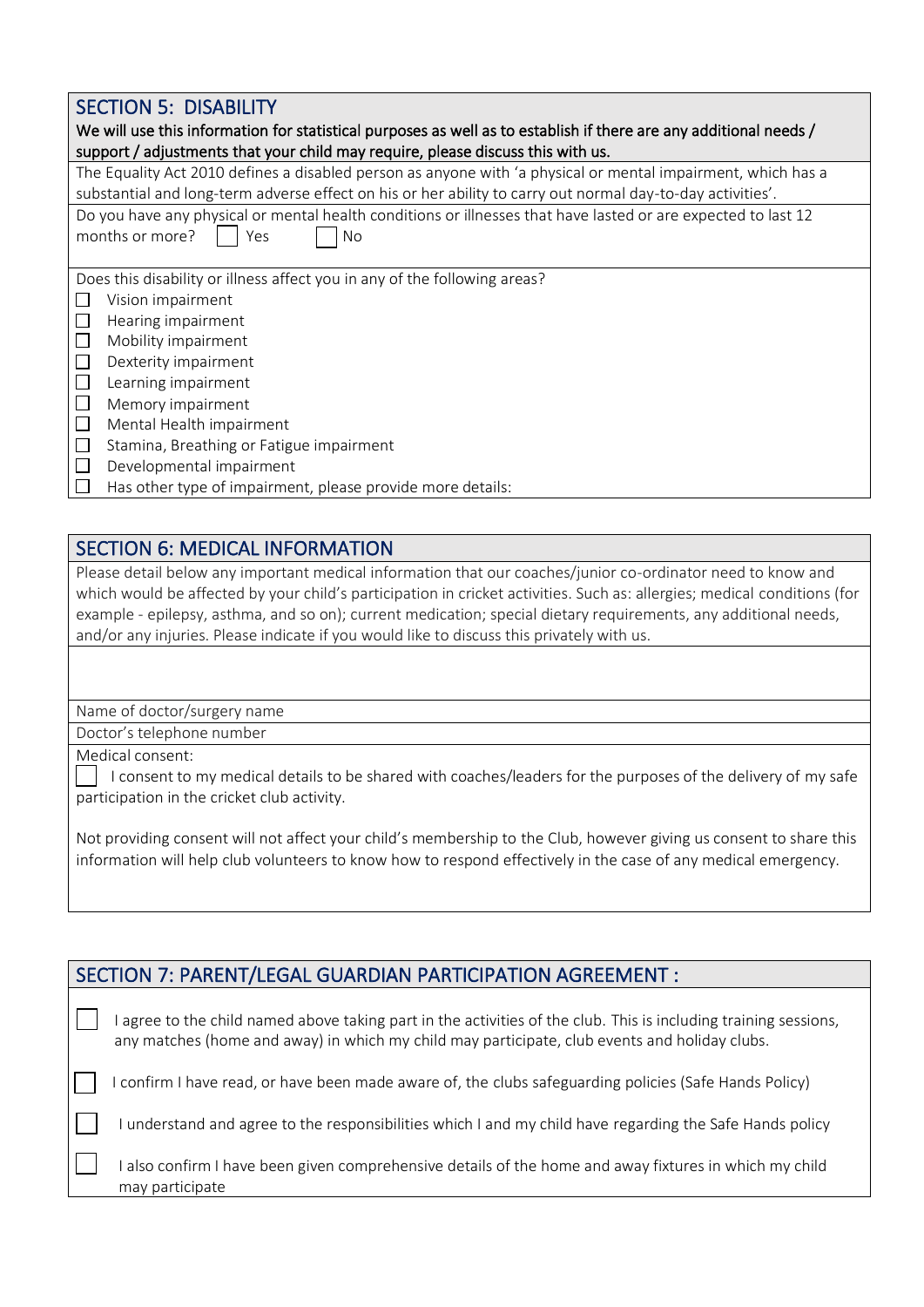## SECTION 8: CLUB PHOTOGRAPHY/VIDEO CONSENT

 I consent to the club photographing or videoing (please inset name of your child……………………………………………………………………………………………… 's involvement in cricket in line with the club photography/video policy.

If you do not wish to give consent for this please contact us to discuss how we can manage any potential photography. Not giving consent will not affect your child's membership of the club.

# SECTION 9: PRIVACY STATEMENT

North Mymms Cricket Club take the protection of the data that we hold about you as a member seriously and will ensure that the data you provide is processed in accordance with data protection legislation. Please read the full privacy notice below carefully to see how the Club will treat the personal information that you provide to us.

### PARENT/GUARDIAN AGREEMENT

 By returning this completed form, I confirm that I have legal responsibility of (please insert the name of your child here …………………………………………………………………………………………………………….) and that I have read and understood the permission statements on this membership form and the privacy notice below.

Date : Signature:

This Year the Junior Section is Kindly sponsored by PW Gates Distribution Ltd <http://www.pwgates.co.uk/>- this means that each young player will receive a Club Shirt as part of their registration from Tylers Sportswear:<https://www.tylers-sportswear.co.uk/>

Please tick your child's size:

- $\Box$  10 Years (this is the smallest size)
- □ 12 Years
- 14 Years

Adult XS. Adult S. Adult M. Adult L

**Registration fees: £95 per player includes a match day shirt :**

**please transfer registration money as follows:**

**All payments in advance via Bank Transfer please: North Mymms Cricket Club Colts Section, Barclays Bank, Sort Code: 20-92-54, Account Number: 33972712, Account Name: North Mymms Cricket Club Colts, Please do not forget to quote reference: (MEMBERSHIP – CHILDS NAME)**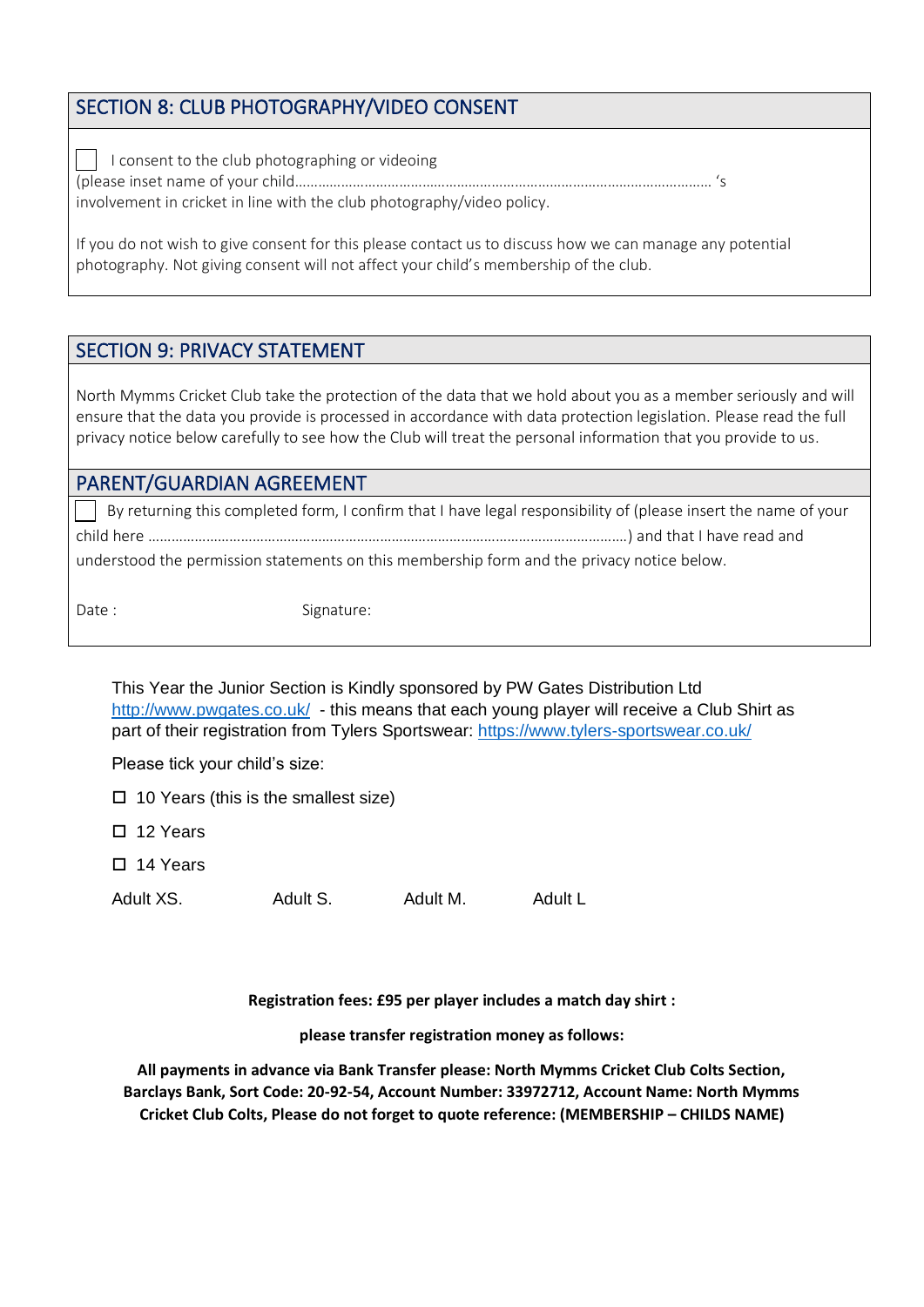#### **North Mymms Cricket Club (NMCC)**

#### **Membership Form (Junior) 2022**

**Privacy Notice**

Under new laws which came into effect in May 2018, we need to provide you with certain details concerning how your personal data will be used and protected.

\_\_\_\_\_\_\_\_\_\_\_\_\_\_\_\_\_\_\_\_\_\_\_\_\_\_\_\_\_\_\_\_\_\_\_\_\_\_\_\_\_\_\_\_\_\_\_\_\_\_\_\_\_\_\_\_\_\_\_\_\_\_\_\_

North Mymms Cricket Club take the protection of the data we hold about you as a member seriously and are committed to respecting your privacy. This notice is to explain how we may use personal information we collect and how we comply with the law on data protection, what your rights are.

| <b>Names of data controller</b>                       | <b>North Mymms Cricket Club</b>                                                                                                                                                                                                                                                                                                                                                                                               |
|-------------------------------------------------------|-------------------------------------------------------------------------------------------------------------------------------------------------------------------------------------------------------------------------------------------------------------------------------------------------------------------------------------------------------------------------------------------------------------------------------|
| <b>Categories of personal</b><br>data we collect      | Name and date of birth<br>Contact details<br>Medical/specific requirements information<br>Disability information<br><b>Emergency contact details</b><br>Sporting experience information<br>Video/Photography agreement<br>Participation agreement<br>$\bullet$                                                                                                                                                                |
| <b>Our sources of the</b><br>personal data            | We obtain personal data from:<br>The parent/legal guardian registering a child to join the club<br>Club coaches and junior co-ordinator<br><b>Medical practitioners</b><br>$\bullet$<br>Play cricket database                                                                                                                                                                                                                 |
| <b>Automated decisions we</b><br>may take             | None                                                                                                                                                                                                                                                                                                                                                                                                                          |
| <b>Purposes for which we</b><br>process personal data | The club will process the personal data for:<br>Administering bookings and attendance at sessions<br>Dealing with medical needs/specific requirements<br>Supporting the delivery of cricket sessions<br>For training and competition entry Reporting of participation<br>$\bullet$<br>and any incidents and of figures and trends (including<br>equality and inclusion information)<br>For quality and improvement monitoring |
| Who we will disclose your<br>personal data to         | Coaches and junior co-ordinators for administrating training<br>$\bullet$<br>sessions<br>Hertfordshire Junior Leagues<br>The ECB<br>Volunteers who work at cricket clubs/venues to support the<br>delivery of sessions.<br>The County Cricket Board that supports the local Cricket<br>$\bullet$<br>Club whose programmes you have registered for                                                                             |